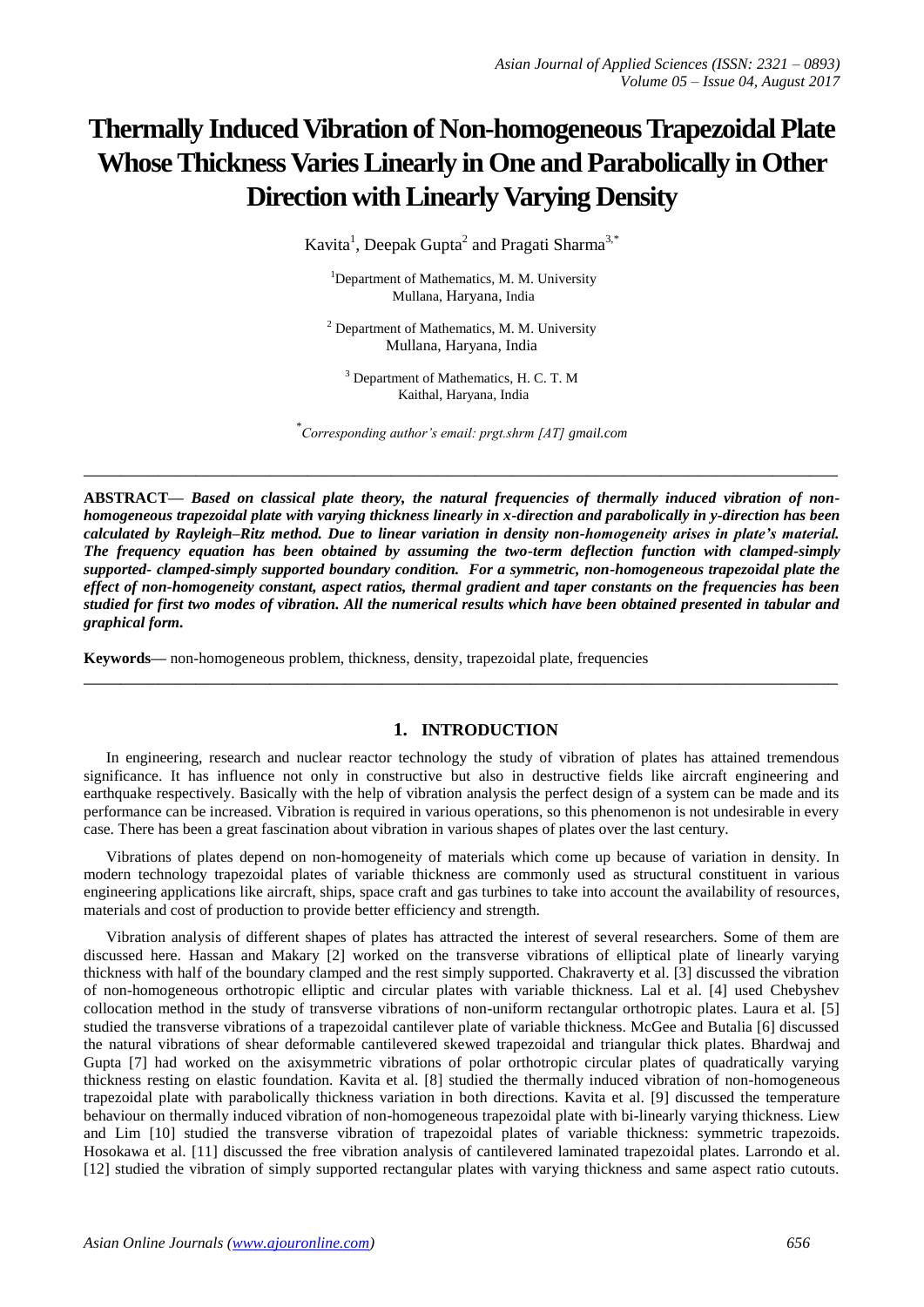Gupta et al. [13] worked on the vibration of visco-elastic parallelogram plate with parabolic thickness variation. Leung et al. [14] presented the free vibration of laminated composite plates subjected to in-plane stresses using trapezoidal pelement. Gupta et al. [15] did the vibration analysis of visco-elastic rectangular plate with thickness varies linearly in one and parabolically in other direction. Gupta and Sharma [16] observed the thermal effect on vibration on nonhomogeneous trapezoidal plate of linearly varying thickness. Gupta and Sharma [17] had studied the thermal gradient effect on frequencies of a trapezoidal plate of linearly varying thickness.

It is identified from the analysis of literature that up to now no author encountered the paper with linearly varying thickness in x-direction and parabolically in y-direction and linearly varying density in x-direction with thermal effect. Therefore, the vibrational behaviour of symmetric, isotropic and non-homogeneous trapezoidal plate has been studied by considering variation in thickness and density. Rayleigh-Ritz method is applied to find the natural frequencies for first and second mode of vibration for C-S-C-S boundary condition by assuming a two term deflection function, where C and S stand for clamped and simply supported, respectively. Hence, the objective of this research paper is to examine the frequencies for both modes of vibration for different values of taper constants ( $\beta_1$ ,  $\beta_2$ ), thermal gradient ( $\alpha$ ), nonhomogeneity constant  $(\beta)$  and aspect ratio  $(c/b)$ . All the numerical results are shown in tabular and graphical form.

#### **2. MATHEMATICAL ANALYSIS AND EQUATIONS OF MOTION**

With variable thickness and density a symmetric, isotropic and non-homogeneous trapezoidal plate has been considered and shown in figure1.



**Figure 1**. Geometry of the trapezoidal plate

For a non-homogeneous trapezoidal plate temperature is assumed to vary linearly along the length of the plate i.e. x-axis as

$$
\tau = \tau_0 \left( \frac{1}{2} - \xi \right) \tag{1}
$$

where  $\tau$  denotes the excess above the reference temperature at a distance  $\epsilon = \frac{x}{\epsilon}$  $\zeta = \frac{x}{a}$  and  $\tau_0$  denotes the temperature excess above the reference temperature at the end  $\varepsilon = -\frac{1}{\varepsilon}$  $\xi = -\frac{1}{2}$ .

The temperature dependence of the modulus of elasticity for most of the elastic materials is described [1] as  $E = E_0 (1 - \gamma \tau)$ (2)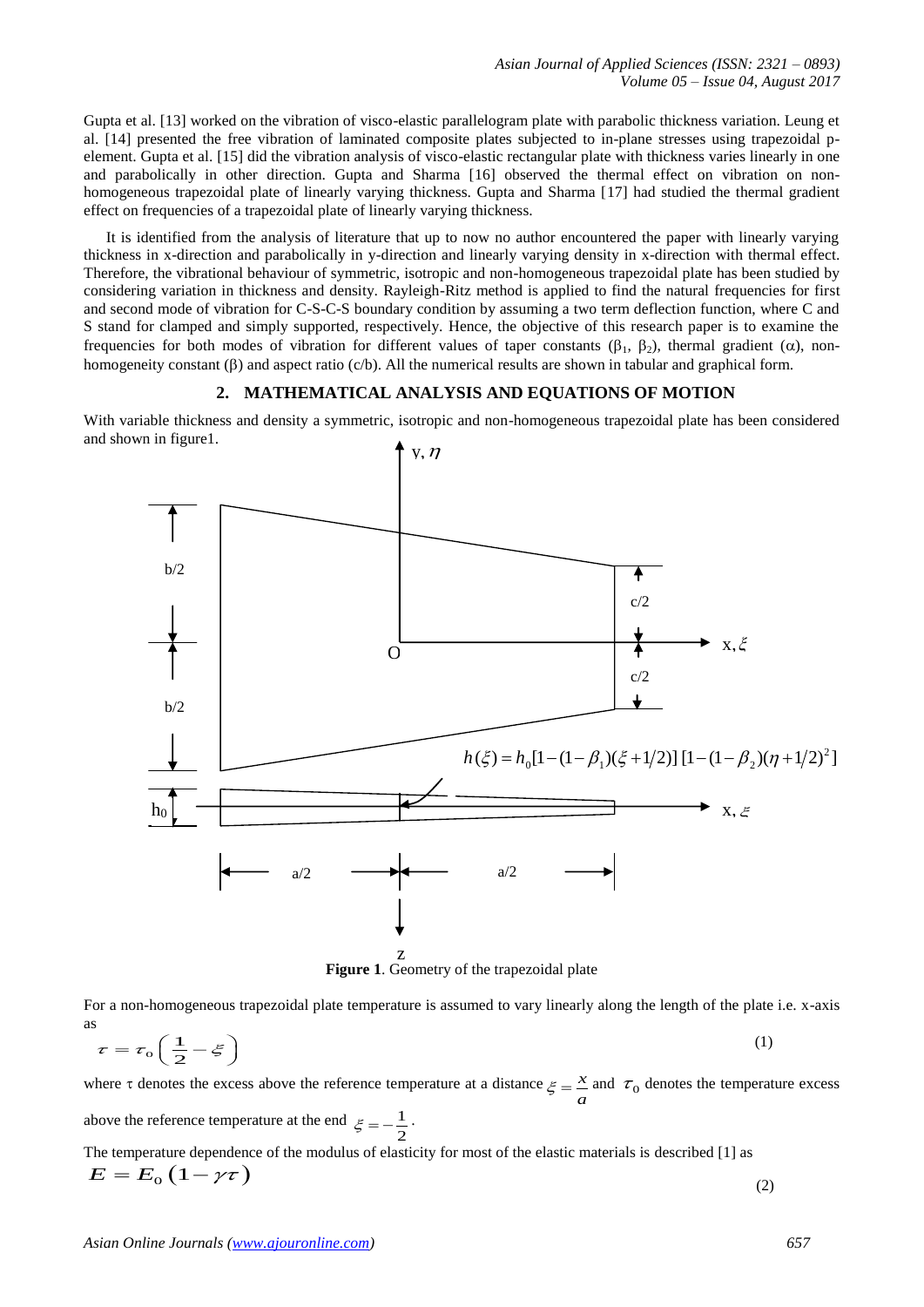where  $E_0$  is the value of Young's modulus at reference temperature  $\tau = 0$  and  $\gamma$  is the slope of variation of E with  $\tau$ .

By using equation (1) into equation (2), modulus of variation becomes  
\n
$$
E = E_0 \left( 1 - \alpha \left( \frac{1}{2} - \xi \right) \right)
$$
\n(3)

where  $\alpha = \gamma \tau_0 (0 \le \alpha \le 1)$  known as thermal gradient.

Plates of variable thickness are generally come across in engineering applications and have greater efficiency for vibration as compared to plates of uniform thickness. In the present study thickness of symmetric and non-homogeneous trapezoidal plate is assumed to vary linearly in x-direction and parabolically in y-direction. Therefore, thickness can be expressed as<br>  $h(\xi) = h_0 \left[ 1 - (1 - \beta_1) \left( \xi + \frac{1}{2} \right) \right] \left[ 1 - (1 - \beta_2) \left( \eta + \frac{1}{2} \right)^2 \right]$  (4) expressed as

expressed as  
\n
$$
h(\xi) = h_0 \left[ 1 - (1 - \beta_1) \left( \xi + \frac{1}{2} \right) \right] \left[ 1 - (1 - \beta_2) \left( \eta + \frac{1}{2} \right)^2 \right]
$$
\n(4)

where  $h_0 = h$  at  $\xi = \eta = -\frac{1}{2}$ 2  $\xi = \eta = -\frac{1}{2}$  and  $\beta_1$ ,  $\beta_2$  are taper constants.

The non-homogeneity occurs in bodies because of imperfection of materials and it is assumed to arise due to linear

variation in density along x-axis. Thus, it can be taken as  
\n
$$
\rho = \rho_0 \left[ 1 - \left( 1 - \beta \right) \left( \xi + \frac{1}{2} \right) \right]
$$
\n(5)

where  $\rho_0 = \rho$  is the mass density at  $\xi = -\frac{1}{2}$ 2  $\xi = -\frac{1}{2}$  and  $\beta$  is non-homogeneity constant.

The governing differential equations of kinetic energy T and strain energy V for a non –homogeneous trapezoidal plate

$$
T = \frac{ab}{2} \omega^2 \int_A h(\xi) \rho w^2 dA
$$
\n
$$
V = \frac{ab}{2} \int_A D(\xi) \left\{ \left( \frac{1}{a^2} \frac{\partial^2 w}{\partial \xi^2} + \frac{1}{b^2} \frac{\partial^2 w}{\partial \eta^2} \right)^2 - 2(1 - v) \left( \frac{1}{a^2 b^2} \frac{\partial^2 w}{\partial \xi^2} \frac{\partial^2 w}{\partial \eta^2} - \left( \frac{1}{ab} \frac{\partial^2 w}{\partial \xi \partial \eta} \right)^2 \right) dA
$$
\nwhere  $\theta$  is the angular frequency of vibration. *V* is the Poisson ratio. A is the area of the plate and  $D(\xi)$  is the flex

where 
$$
\omega
$$
 is the angular frequency of vibration,  $V$  is the Poisson ratio, A is the area of the plate and  $D(\xi)$  is the flexural  
rigidity of the plate which can be defined as  

$$
D(\xi) = D_0 \left[ \left[ 1 - (1 - \beta_1) \left( \xi + \frac{1}{2} \right) \right] \left[ 1 - (1 - \beta_2) \left( \eta + \frac{1}{2} \right)^2 \right] \right]^3
$$
(8)

where  $\xi = \frac{x}{x}$ *a*  $\xi = \frac{x}{\eta}$ ,  $\eta = \frac{y}{\eta}$ *b*  $\eta = \frac{y}{l}$  are non-dimensional variables. Here,

$$
D_0 = \frac{E h_0^3}{12(1 - \nu^2)}
$$
\n(9)

Substituting equation (3) in equation (9), we obtain  
\n
$$
D_0 = \frac{E_0 h_0^3 \left(1 - \alpha \left(\frac{1}{2} - \xi\right)\right)}{12 \left(1 - v^2\right)}
$$
\nBy using equation (10) into equation (8) the value of flexural rigidity becomes  
\n
$$
D(\xi) = \frac{E_0 h_0^3}{12(1 - v^2)} \left[ \left[ 1 - (1 - \beta_1) \left(\xi + \frac{1}{2}\right) \right] \left[ 1 - (1 - \beta_2) \left(\eta + \frac{1}{2}\right)^2 \right] \right]^3 \left( 1 - \alpha \left(\frac{1}{2} - \xi\right) \right).
$$
\n(11)

$$
D_0 = \frac{20.66 \left(1 - \frac{3}{2}\right)}{12(1 - v^2)}
$$
\nBy using equation (10) into equation (8) the value of flexural rigidity becomes

\n
$$
D(\xi) = \frac{E_0 h_0^3}{12(1 - v^2)} \left[ \left[ 1 - (1 - \beta_1) \left( \xi + \frac{1}{2} \right) \right] \left[ 1 - (1 - \beta_2) \left( \eta + \frac{1}{2} \right)^2 \right] \right]^3 \left( 1 - \alpha \left( \frac{1}{2} - \xi \right) \right).
$$
\nOn substituting equations (4), (5) in eq. (6) and eq. (11) in eq. (7), one can obtain the kinetic energy and strain energy as

$$
D(\xi) = \frac{E_0 h_0^3}{12(1 - v^2)} \left[ \left[ 1 - (1 - \beta_1) \left( \xi + \frac{1}{2} \right) \right] \left[ 1 - (1 - \beta_2) \left( \eta + \frac{1}{2} \right)^2 \right] \right]^3 \left( 1 - \alpha \left( \frac{1}{2} - \xi \right) \right).
$$
\n(11)

\nOn substituting equations (4), (5) in eq. (6) and eq. (11) in eq. (7), one can obtain the kinetic energy and strain energy

\n
$$
T = \frac{ab}{2} \rho_0 h_0 \omega^2 \int_A \left[ 1 - (1 - \beta_1) \left( \xi + \frac{1}{2} \right) \right] \left[ 1 - (1 - \beta_2) \left( \eta + \frac{1}{2} \right)^2 \right] \times \left[ 1 - (1 - \beta) \left( \xi + \frac{1}{2} \right) \right] w^2 dA, \quad (12)
$$

and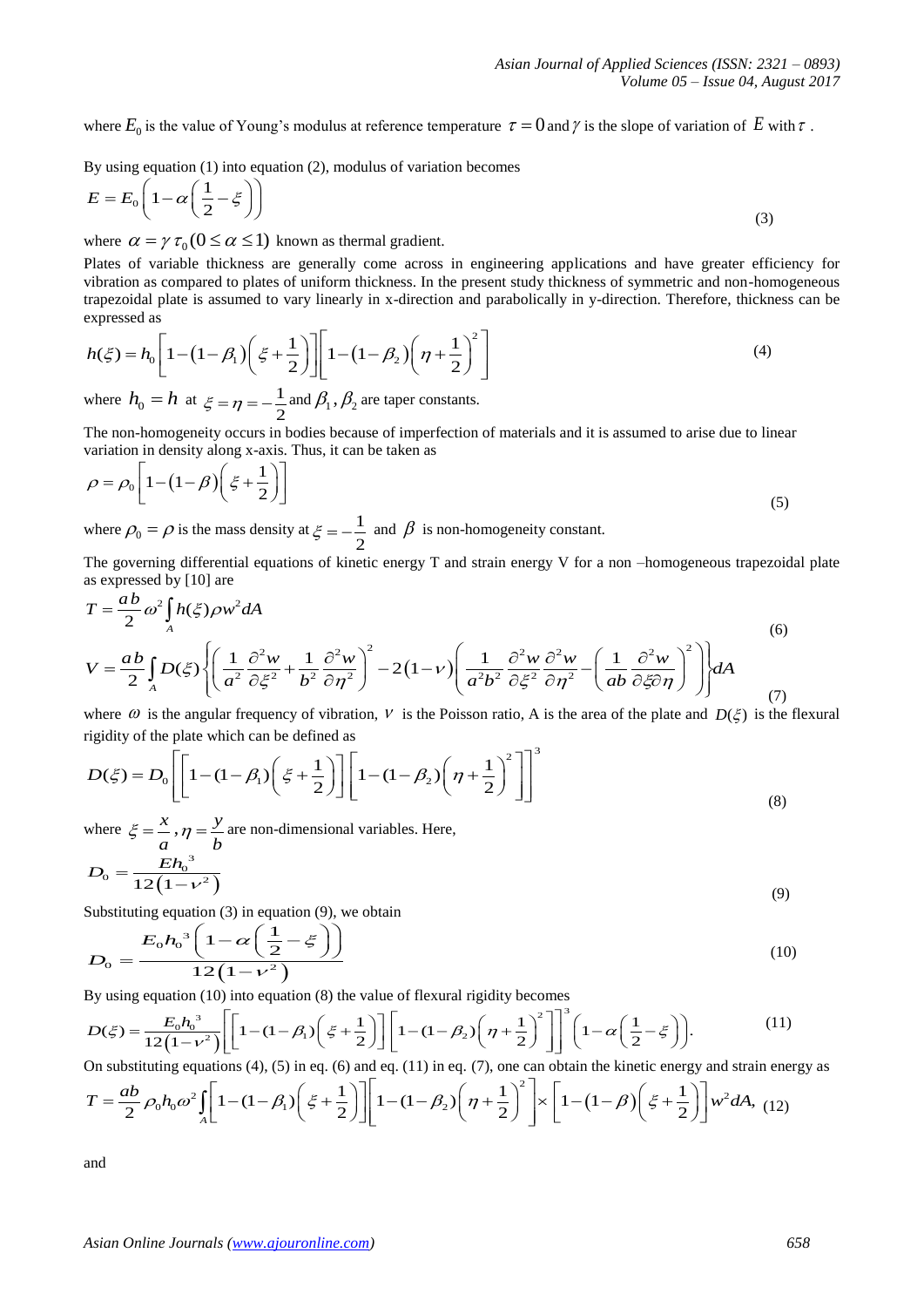*Asian Journal of Applied Sciences (ISSN: 2321 – 0893) Volume 05 – Issue 04, August 2017*

Asian Journal of Applied Sciences (ISSN: 2321 – 0893)

\nAsian Journal of Applied Sciences (ISSN: 2321 – 0893)

\nVolume 05 – Issue 04, August 2017

\n
$$
V = \frac{ab}{2} \frac{E_0 h_0^3}{12(1 - v^2)} \int_A \left[ \left[ 1 - (1 - \beta_1) \left( \xi + \frac{1}{2} \right) \right] \right] \left[ 1 - (1 - \beta_2) \left( \eta + \frac{1}{2} \right)^2 \right] \Big]^3 \left( 1 - \alpha \left( \frac{1}{2} - \xi \right) \right) \times
$$

\n
$$
\times \left\{ \left( \frac{1}{a^2} \frac{\partial^2 w}{\partial \xi^2} + \frac{1}{b^2} \frac{\partial^2 w}{\partial \eta^2} \right)^2 - 2(1 - v) \left( \frac{1}{a^2 b^2} \frac{\partial^2 w}{\partial \xi^2} \frac{\partial^2 w}{\partial \eta^2} - \left( \frac{1}{ab} \frac{\partial^2 w}{\partial \xi \partial \eta} \right)^2 \right) \right\} dA.
$$

\nEXECUTE QD SET UPOV

# **3. METHOD OF SOLUTION**

The natural frequency of the existing problem is determined through Rayleigh-Ritz method which is based on the principle of conservation of energy i.e. the maximum strain energy must be equal to the kinetic energy. Thus, the consequent equation can be written as

$$
\delta(V-T) = 0 \tag{14}
$$

Two term deflection function for a non-homogeneous trapezoidal plate which satisfies the clamped simply-supported

$$
\delta\left(V-T\right) = 0. \tag{14}
$$
\nTwo term deflection function for a non-homogeneous trapezoidal plate which satisfies the clamped simply-supported  
clamped simply- supported boundary condition can be defined as

\n
$$
w = A_1 \left\{ \left( \xi + \frac{1}{2} \right) \left( \xi - \frac{1}{2} \right) \right\}^2 \left\{ \eta - \left( \frac{b-c}{2} \right) \xi + \left( \frac{b+c}{4} \right) \right\} \left\{ \eta + \left( \frac{b-c}{2} \right) \xi - \left( \frac{b+c}{4} \right) \right\} + A_2 \left\{ \left( \xi + \frac{1}{2} \right) \left( \xi - \frac{1}{2} \right) \right\}^3 \left\{ \eta - \left( \frac{b-c}{2} \right) \xi + \left( \frac{b+c}{4} \right) \right\}^2 \left\{ \eta + \left( \frac{b-c}{2} \right) \xi - \left( \frac{b+c}{4} \right) \right\}^2 \right\}, \text{ where } A_1 \text{ and } A_2 \text{ are two unknowns to be determined}
$$
\n(14)

where  $A_1$  and  $A_2$  are two unknowns to be determined.

In this way, the boundary conditions are defined by four straight lines as follows:  
\n
$$
\eta = \frac{c}{4b} - \frac{\xi}{2} + \frac{1}{4} + \frac{c\xi}{2b}, \quad \eta = -\frac{c}{4b} + \frac{\xi}{2} - \frac{1}{4} - \frac{c\xi}{2b}, \quad \xi = -\frac{1}{2}, \quad \xi = \frac{1}{2}.
$$
\nOn using the boundary condition (16) into equations (12) and (13), we get\n
$$
T = \frac{ab}{2} \rho_0 h_0 \omega^2 \int_{-\frac{1}{2}}^{\frac{1}{2}} \int_{-\frac{c}{4b} + \frac{\xi}{2}}^{\frac{c}{4}} \frac{\xi}{4} + \frac{c\xi}{2b} \left[ 1 - (1 - \beta_1) \left( \xi + \frac{1}{2} \right) \right] \left[ 1 - (1 - \beta_2) \left( \eta + \frac{1}{2} \right)^2 \right] \times
$$

On using the boundary condition (16) into equations (12) and (13), we get

In this way, the boundary conditions are defined by four straight lines as follows:  
\n
$$
\eta = \frac{c}{4b} - \frac{\xi}{2} + \frac{1}{4} + \frac{c\xi}{2b}, \quad \eta = -\frac{c}{4b} + \frac{\xi}{2} - \frac{1}{4} - \frac{c\xi}{2b}, \quad \xi = -\frac{1}{2}, \quad \xi = \frac{1}{2}.
$$
\nOn using the boundary condition (16) into equations (12) and (13), we get  
\n
$$
T = \frac{ab}{2} \rho_0 h_0 \omega^2 \int_{-\frac{1}{2}}^{\frac{1}{2}} \int_{-\frac{c}{4b} + \frac{\xi}{2}}^{\frac{c}{4}} \frac{1}{4} \frac{c\xi}{2b} \left[ 1 - (1 - \beta_1) \left( \xi + \frac{1}{2} \right) \right] \left[ 1 - (1 - \beta_2) \left( \eta + \frac{1}{2} \right)^2 \right] \times
$$
\n
$$
\times \left[ 1 - (1 - \beta) \left( \xi + \frac{1}{2} \right) \right] w^2 d\eta d\xi,
$$
\nand  
\n
$$
V = \frac{ab}{2} \frac{E_0 h_0^3}{12(1 - v^2)} \int_{-\frac{1}{2}}^{\frac{1}{2}} \int_{-\frac{c}{4b} + \frac{\xi}{2}}^{\frac{c}{4}} \frac{1}{4} \frac{c\xi}{2b} \left[ 1 - (1 - \beta_1) \left( \xi + \frac{1}{2} \right) \right] \left[ 1 - (1 - \beta_2) \left( \eta + \frac{1}{2} \right)^2 \right] \left[ 1 - \alpha \left( \frac{1}{2} - \xi \right) \right] \times
$$
\n(17)

and

$$
\times \left[1 - (1 - \beta)\left(\xi + \frac{1}{2}\right)\right] w^2 d\eta d\xi,
$$
  
and  

$$
V = \frac{ab}{2} \frac{E_0 h_0^3}{12(1 - v^2)} \int_{-\frac{1}{2}}^{\frac{1}{2}} \int_{-\frac{c}{4b} + \frac{\xi}{2} + \frac{1}{4} \frac{c\xi}{2b}}^{\frac{c}{4}} \left[\left[1 - (1 - \beta_1)\left(\xi + \frac{1}{2}\right)\right] \left[1 - (1 - \beta_2)\left(\eta + \frac{1}{2}\right)^2\right]\right]^3 \left(1 - \alpha\left(\frac{1}{2} - \xi\right)\right) \times \times \left\{\left(\frac{1}{a^2} \frac{\partial^2 w}{\partial \xi^2} + \frac{1}{b^2} \frac{\partial^2 w}{\partial \eta^2}\right)^2 - 2(1 - v)\left(\frac{1}{a^2 b^2} \frac{\partial^2 w}{\partial \xi^2} \frac{\partial^2 w}{\partial \eta^2} - \left(\frac{1}{ab} \frac{\partial^2 w}{\partial \xi \partial \eta}\right)^2\right)\right\} d\eta d\xi.
$$
  
Substituting the values of T and V from equations (17) and (18) into equation (14) one gets

 $\delta\left(V_1 - \lambda^2 T_1\right) = 0$ (19)

where

Substituting the values of T and V from equations (17) and (18) into equation (14), one gets  
\n
$$
\delta\left(V_1 - \lambda^2 T_1\right) = 0
$$
\nwhere  
\n
$$
T_1 = \int_{-\frac{1}{2}}^{\frac{1}{2}} \int_{-\frac{c}{4b} - \frac{\xi}{2} + \frac{1}{4} + \frac{c\xi}{2b}}^{\frac{c}{2}} \left[1 - (1 - \beta_1)\left(\xi + \frac{1}{2}\right)\right] \left[1 - (1 - \beta_2)\left(\eta + \frac{1}{2}\right)^2\right] \times
$$
\n
$$
\times \left[1 - (1 - \beta)\left(\xi + \frac{1}{2}\right)\right] w^2 d\eta d\xi \qquad (20)
$$
\n
$$
\times \left[1 - (1 - \beta)\left(\xi + \frac{1}{2}\right)\right] w^2 d\eta d\xi \qquad (20)
$$
\n
$$
V_1 = \int_{-\frac{1}{2}}^{\frac{1}{2}} \int_{-\frac{c}{4b} - \frac{\xi}{2} + \frac{1}{4} + \frac{c\xi}{2b}}^{\frac{c}{2}} \left[\left[1 - (1 - \beta_1)\left(\xi + \frac{1}{2}\right)\right]\left[1 - (1 - \beta_2)\left(\eta + \frac{1}{2}\right)^2\right]\right]^3 \left(1 - \alpha\left(\frac{1}{2} - \xi\right)\right) \times
$$

2 
$$
12(1-\nu^2)^{3/2}[(1-\nu^2)^{3/2}[(1-\nu^2)^{3/2}] = \sqrt{2(1-\nu)^2} \left[\frac{1}{2\pi^2}\frac{\partial^2 w}{\partial x^2} + \frac{1}{b^2}\frac{\partial^2 w}{\partial y^2}\right]^2 = 2(1-\nu)\left[\frac{1}{2\pi^2}\frac{\partial^2 w}{\partial y^2} - \left(\frac{1}{ab}\frac{\partial^2 w}{\partial z^2}\right)^2\right]d\Lambda.
$$
  
\nThe natural frequency of the existing problem is determined through Rayleigh-Ritz method which is based on the principal equation of energy i.e. the maximum strain energy must be equal to the kinetic energy. Thus, the  $\delta(V-T) = 0$ .  
\n $\delta(V-T) = 0$ .  
\n $\delta(W-T) = 0$ .  
\n $\delta(W-T) = 0$ .  
\n $\delta(W-T) = 0$ .  
\n $\delta(W-T) = 0$ .  
\n $\delta(W-T) = 0$ .  
\n $\delta(W-T) = 0$ .  
\n $\delta(W-T) = 0$ .  
\n $\delta(W-T) = 0$ .  
\n $\delta(W-T) = 0$ .  
\n $\delta(W-T) = 0$ .  
\n $\delta(W-T) = 0$ .  
\n $\delta(W-T) = 0$ .  
\n $\delta(W-T) = 0$ .  
\n $\delta(W-T) = 0$ .  
\n $\delta(W-T) = 0$ .  
\n $\delta(W-T) = 0$ .  
\n $\delta(W-T) = 0$ .  
\n $\delta(W-T) = 0$ .  
\n $\delta(W-T) = 0$ .  
\n $\delta(W-T) = 0$ .  
\n $\delta(W-T) = 0$ .  
\n $\delta(W-T) = 0$ .  
\n $\delta(W-T) = 0$ .  
\n $\delta(W-T) = 0$ .  
\n $\delta(W-T) = 0$ .  
\n $\delta(W-T) = 0$ .  
\n $\delta(W-T) = 0$ .  
\n $\delta(W-T) = 0$ .  
\n $\delta(W-T) = 0$ .  
\n $\delta(W-T) = 0$ .  
\n $\$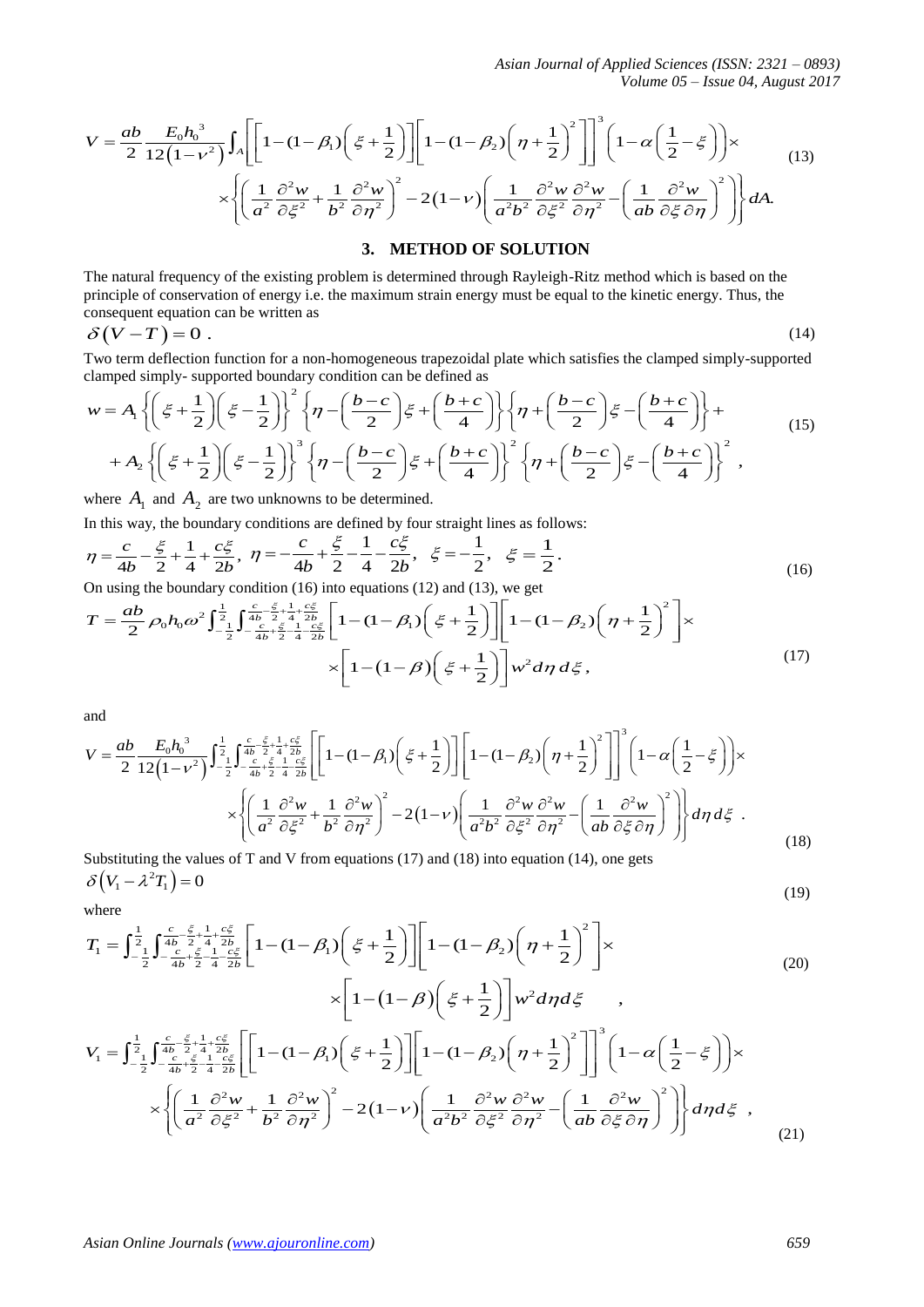and 
$$
\lambda^2 = \frac{12\omega^2 \rho_0 a^4 (1 - v^2)}{E_0 h_0^2}
$$

is a frequency parameter.

Two unknowns  $A_1$  and  $A_2$  which are involved in Eq. (19) arise due to the use of the deflection function w is given by

Eq. (15). These two unknowns can be determined from Eq. (19) in the subsequent method:  
\n
$$
\frac{\partial}{\partial A_m} (V_1 - \lambda^2 T_1) = 0, \quad m = 1, 2.
$$
\n(22)

After solving equation (22), we get following form

wing form  
\n
$$
b_{m1}A_1 + b_{m2}A_2 = 0, \qquad m=1, 2.
$$
\n(23)

where  $b_{m1}$ ,  $b_{m2}$  (m=1, 2) involves parametric constants and the frequency parameter. The determinant of co-efficient of equation (23) must be zero for a non-zero solution. Thus, the obtained frequency equation for a symmetric and nonhomogeneous trapezoidal plate can be defined as

$$
\begin{vmatrix} b_{11} & b_{12} \\ b_{21} & b_{22} \end{vmatrix} = 0
$$
 (24)

From the solution of equation (24) one can get a quadratic equation in  $\lambda^2$  which presents the two values of  $\lambda^2$  known as first and second modes of vibration respectively.

# **4. RESULTS AND DISCUSSION**

The purpose of the present work is to study the vibrational characteristics of symmetric, non-homogeneous and isotropic trapezoidal plate with variable thickness linearly in one and parabolically in other direction. Under the C-S-C-S boundary condition all the numerical values of frequency parameter  $\lambda$  of trapezoidal plate has been calculated. In order to obtain the first two modes of vibration computation has been made for various values of taper constants  $\beta_1, \beta_2,$ thermal gradient  $\alpha$ , aspect ratios a/b, c/b and non-homogeneity constant  $\beta$ . In order to attain all the values of frequency parameter Poisson's ratio  $V$  is considered as 0.33. All the acquired results have been presented in tabular and graphical form. First mode and Second mode of vibrations are presented in Figure (a) and Figure (b) respectively.

In **table 1** numerical values of frequency parameter  $\lambda$  has been calculated for taper constant  $\beta_1$  varies from 0.0 to 1.0, taper constant  $\beta_2 = 0.6$ , thermal gradient  $\alpha = 0.0, 0.4$ , non-homogeneity constant  $\beta = 0.4, 1.0$  and aspect ratios  $a/b=1.0$ ,  $c/b=0.5$ . So, one can observe from the **table 1** that the value of frequency parameter  $\lambda$  increases on increasing the values of taper constant  $\beta_1$ . Moreover, it is also noticed from the tabulated values that on increasing the value of non-homogeneity constant  $\beta$  the frequency parameter decreases for both the modes of vibration. The variation of frequency parameter  $\lambda$  with taper constant  $\beta_1$  is shown in **figures 2(a)** and **2(b)** which represents that as taper constant increases the frequency parameter also increases for both modes of vibration.

In **table 2** numerical values of frequency parameter  $\lambda$  has been calculated for taper constant  $\beta_2$  which varies from 0.0 to 1.0, taper constant  $\beta_1 = 0.6$ , thermal gradient  $\alpha = 0.0, 0.4$ , non-homogeneity constant  $\beta = 0.4, 1.0$  and aspect ratios  $a/b=1.0$ ,  $c/b=0.5$ . As a result it is quite clear from the **table 2** that the value of frequency parameter  $\lambda$  increases on increasing the values of taper constant  $\beta_2$ . It is also found that frequency parameter decreases when the value of nonhomogeneity constant  $\beta$  increases for both modes of vibration. The variation of frequency parameter  $\lambda$  with taper constant  $\beta_2$  is shown in **figures** 3(a) and 3(b) which represents that as taper constant increases the frequency parameter also increases for both modes of vibration.

In **table 3** numerical values of frequency parameter  $\lambda$  has been calculated for thermal gradient  $\alpha$  varies from 0.0 to In table 3 numerical values of frequency parameter  $\lambda$  has been calculated for thermal gradient  $\alpha$  varies from 0.0 to 1.0, taper constants  $\beta_1 = 0.0, 0.2 \& \beta_2 = 0.0, 0.6$ , non-homogeneity constant  $\beta = 0.4, 1.0$  and a  $c/b=0.5$ . From the tabulated values one can observe that the value of frequency parameter  $\lambda$  decreases on increasing the values of thermal gradient  $\alpha$ . In addition, frequency decreases when values of non-homogeneity constant  $\beta$  increases for both modes of vibration. The behaviour of frequency parameter for both the modes of vibration with thermal gradient is shown in **figures 4(a)** and **4(b)**. So, one can observe from these figures that frequency parameter decreases on increasing the values of thermal gradient.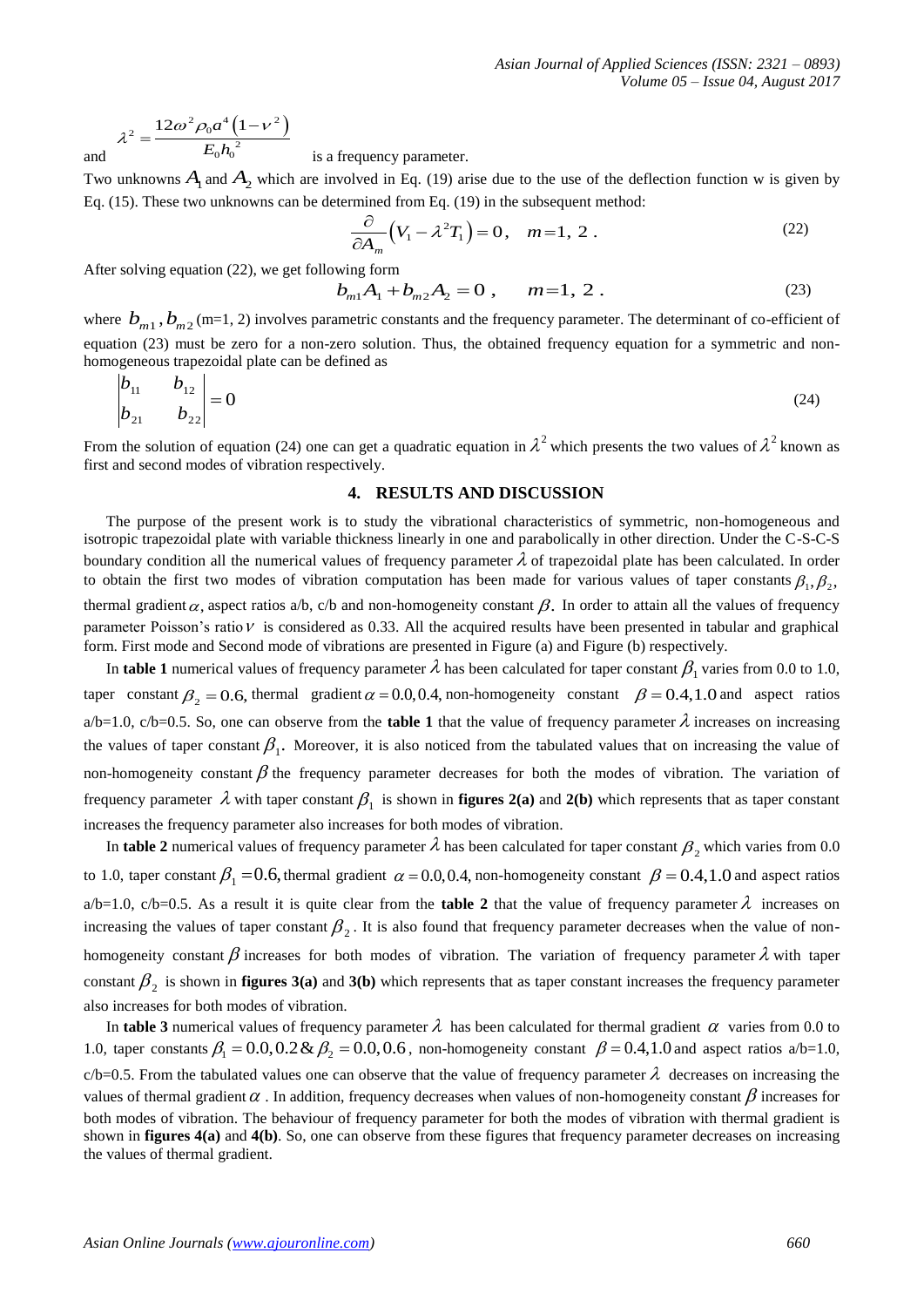In **table 4** and **table 5** numerical values of frequency parameter  $\lambda$  has been calculated for aspect ratio c/b varies from 0.25 to 1.0, non-homogeneity constant  $\beta = 0.4$ , aspect ratio a/b=0.75 & 1.0 and different combinations of thermal gradient  $\alpha$  and taper constants  $\beta_1 \& \beta_2$ . Therefore, these combinations have been taken as follows:

- $\beta_1 = \beta_2 = 0.0, \alpha = 0.0$
- $\beta_1 = \beta_2 = 0.0, \alpha = 0.4$
- $\beta_1 = \beta_2 = 0.6, \alpha = 0.0$
- $\beta_1 = \beta_2 = 0.6, \alpha = 0.4$

**Table 4** and **Table 5** demonstrate that frequency parameter  $\lambda$  decreases on increasing the values of aspect ratio c/b. It is also observed from these tables that values of frequency parameter increases on increasing the values of taper constants. In addition, comparison of **table 4** and **table 5** give detail about aspect ratio that as aspect ratio a/b increases from 0.75 to 1.0 the values of frequency parameter  $\lambda$  also increases for both modes of vibration. For both modes of vibration, the behaviour of frequency parameter with aspect ratio c/b is shown in **figures 5(a)** and **5(b)**. So, one can observe from these figures that frequency parameter decreases on increasing the values of aspect ratio c/b.

In **table 6** numerical values of frequency parameter  $\lambda$  has been calculated for non-homogeneity constant  $\beta$  varies from 0.0 to 1.0, taper constants  $\beta_1 = 0.0, 0.2 \& \beta_2 = 0.0, 0.6$ , thermal gradient  $\alpha = 0.0, 0.4$  and aspect ratios a/b=1.0,  $c/b=0.5$ . Table 6 clearly shows that the frequency parameter  $\lambda$  decreases for both modes of vibration when the values of non-homogeneity constant  $\beta$  increases. For both modes of vibration the behaviour of frequency parameter  $\lambda$  with nonhomogeneity constant  $\beta$  is shown in **figures**  $6(a)$  and  $6(b)$ . So, one can view from these figures that frequency parameter decreases on increasing the values of non-homogeneity constant.

**Table 1:** Values of frequency parameter  $(\lambda)$  for different values of taper constant  $(\beta_1)$ , thermal gradient ( $\alpha$  = 0.0,0.4), non-homogeneity constant ( $\beta$  = 0.4,1.0), taper constant ( $\beta$ <sub>2</sub> = 0.6) and aspect ratios  $(a/b=1.0, c/b=0.5)$ .

| $\beta_{\scriptscriptstyle 1}$ | $\beta = 0.4, \beta_{2} = 0.6$ |               |                |               | $\beta = 1.0, \beta_{2} = 0.6$ |         |                |               |  |
|--------------------------------|--------------------------------|---------------|----------------|---------------|--------------------------------|---------|----------------|---------------|--|
|                                | $\alpha = 0.0$                 |               | $\alpha = 0.4$ |               | $\alpha = 0.0$                 |         | $\alpha = 0.4$ |               |  |
|                                | First                          | <b>Second</b> | <b>First</b>   | <b>Second</b> | First                          | Second  | <b>First</b>   | <b>Second</b> |  |
|                                | mode                           | mode          | mode           | mode          | mode                           | mode    | mode           | mode          |  |
| 0.0                            | 32.7052                        | 151.485       | 31.5861        | 143.459       | 28.6357                        | 131.474 | 27.6582        | 124.498       |  |
| 0.2                            | 33.2307                        | 160.556       | 31.9209        | 150.719       | 28.9760                        | 138.178 | 27.8368        | 129.699       |  |
| 0.4                            | 34.2231                        | 172.462       | 32.6563        | 160.583       | 29.7431                        | 147.542 | 28.3843        | 137.366       |  |
| 0.6                            | 35.6453                        | 186.494       | 33.7572        | 172.401       | 30.8966                        | 158.837 | 29.2625        | 146.821       |  |
| 0.8                            | 37.4483                        | 202.121       | 35.1834        | 185.688       | 32.3889                        | 171.548 | 30.4318        | 157.592       |  |
| 1.0                            | 39.5780                        | 218.950       | 36.8920        | 200.088       | 34.1693                        | 185.312 | 31.8514        | 169.342       |  |

**Table 2:** Values of frequency parameter ( $\lambda$ ) for different values of taper constant ( $\beta$ <sub>2</sub>), thermal gradient ( $\alpha$  = 0.0, 0.4), non-homogeneity constant  $(\beta = 0.4, 1.0)$ , taper constant  $(\beta_1 = 0.6)$  and aspect ratios (a/b=1.0, c/b=0.5).

| $\beta_{\scriptscriptstyle 2}$ | $\beta = 0.4, \beta_1 = 0.6$ |               |                |               | $\beta = 1.0, \beta_1 = 0.6$ |               |                |               |  |
|--------------------------------|------------------------------|---------------|----------------|---------------|------------------------------|---------------|----------------|---------------|--|
|                                | $\alpha = 0.0$               |               | $\alpha = 0.4$ |               | $\alpha = 0.0$               |               | $\alpha = 0.4$ |               |  |
|                                | <b>First</b>                 | <b>Second</b> | <b>First</b>   | <b>Second</b> | First                        | <b>Second</b> | <b>First</b>   | <b>Second</b> |  |
|                                | mode                         | mode          | mode           | mode          | mode                         | mode          | mode           | mode          |  |
| 0.0                            | 31.1280                      | 172.361       | 29.4797        | 159.276       | 26.9824                      | 146.553       | 25.5559        | 135.415       |  |
| 0.2                            | 32.3424                      | 173.730       | 30.6291        | 160.581       | 28.0335                      | 147.818       | 26.5508        | 136.619       |  |
| 0.4                            | 33.8499                      | 178.412       | 32.0567        | 164.928       | 29.3396                      | 151.887       | 27.7877        | 140.395       |  |
| 0.6                            | 35.6453                      | 186.494       | 33.7572        | 172.401       | 30.8966                      | 158.837       | 29.2625        | 146.821       |  |
| 0.8                            | 37.7081                      | 197.798       | 35.7114        | 182.839       | 32.6869                      | 168.521       | 30.9586        | 155.763       |  |
| 1.0                            | 40.0082                      | 211.979       | 37.8909        | 195.927       | 34.6841                      | 180.649       | 32.8513        | 166.955       |  |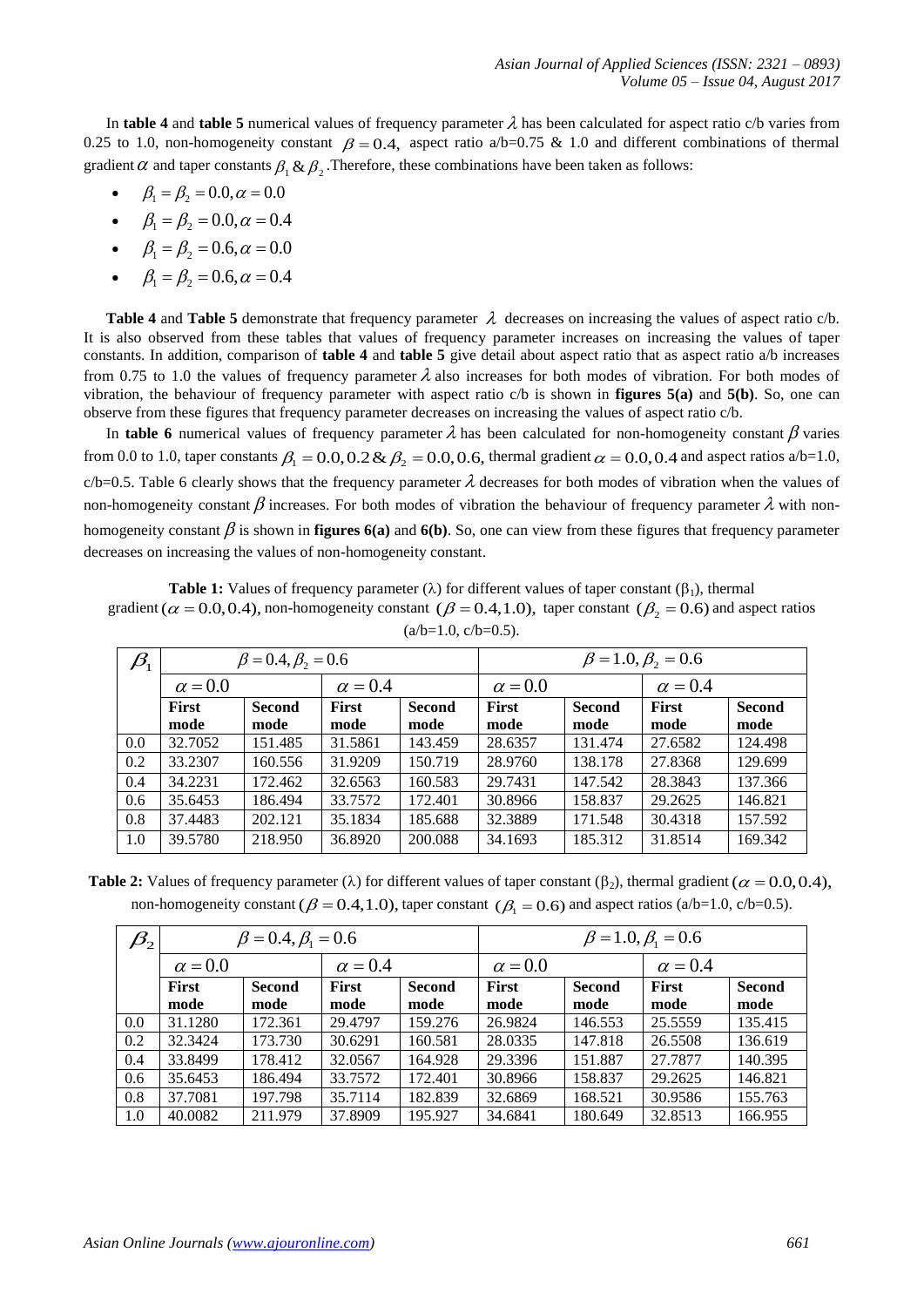| $\alpha$ |                           | $\beta = 0.4$         |                                  |                       | $\beta = 1.0$             |                       |                                  |                       |  |
|----------|---------------------------|-----------------------|----------------------------------|-----------------------|---------------------------|-----------------------|----------------------------------|-----------------------|--|
|          | $\beta_1 = \beta_2 = 0.0$ |                       | $\beta_1 = 0.2, \ \beta_2 = 0.6$ |                       | $\beta_1 = \beta_2 = 0.0$ |                       | $\beta_1 = 0.2, \ \beta_2 = 0.6$ |                       |  |
|          | <b>First</b><br>mode      | <b>Second</b><br>mode | <b>First</b><br>mode             | <b>Second</b><br>mode | <b>First</b><br>mode      | <b>Second</b><br>mode | <b>First</b><br>mode             | <b>Second</b><br>mode |  |
| 0.0      | 28.5361                   | 139.839               | 33.2307                          | 160.556               | 24.9842                   | 121.221               | 28.9760                          | 138.178               |  |
| 0.2      | 28.0475                   | 136.110               | 32.5842                          | 155.715               | 24.5573                   | 117.984               | 28.4137                          | 134.005               |  |
| 0.4      | 27.5463                   | 132.276               | 31.9209                          | 150.719               | 24.1195                   | 114.656               | 27.8368                          | 129.699               |  |
| 0.6      | 27.0311                   | 128.328               | 31.2391                          | 145.553               | 23.6696                   | 111.229               | 27.2440                          | 125.245               |  |
| 0.8      | 26.5001                   | 124.257               | 30.5363                          | 140.198               | 23.2059                   | 107.694               | 26.6330                          | 120.628               |  |
| 1.0      | 25.9510                   | 120.049               | 29.8096                          | 134.632               | 22.7265                   | 104.040               | 26.0015                          | 115.829               |  |

**Table 3:** Values of frequency parameter  $(\lambda)$  for different values of thermal gradient  $(\alpha)$ , taper constants **1 able 3:** Values of frequency parameter ( $\lambda$ ) for different values of thermal gradient ( $\alpha$ ), taper constants ( $\beta$  = 0.0,0.2,  $\beta$ <sub>2</sub> = 0.0,0.6), non-homogeneity constant ( $\beta$  = 0.4,1.0) and aspect ratios ( $a/b=1.0$ ,

Table 4: Values of frequency parameter  $(\lambda)$  for different values of aspect ratio for different combinations of thermal gradient ( $\alpha$ ), taper constants ( $\beta_1 \& \beta_2$ ), non-homogeneity constant ( $\beta$ =0.4) and aspect ratio ( $a/b$ =0.75).

| c/b  | $\beta = 0.4$               |               |                             |               |                             |               |                             |               |  |  |  |
|------|-----------------------------|---------------|-----------------------------|---------------|-----------------------------|---------------|-----------------------------|---------------|--|--|--|
|      | $\beta_1 = \beta_2 = 0.0$ , |               | $\beta_1 = \beta_2 = 0.0$ , |               | $\beta_1 = \beta_2 = 0.6$ , |               | $\beta_1 = \beta_2 = 0.6$ , |               |  |  |  |
|      | $\alpha = 0.0$              |               | $\alpha = 0.4$              |               | $\alpha = 0.0$              |               | $\alpha = 0.4$              |               |  |  |  |
|      | <b>First</b>                | <b>Second</b> | <b>First</b>                | <b>Second</b> | <b>First</b>                | <b>Second</b> | <b>First</b>                | <b>Second</b> |  |  |  |
|      | mode                        | mode          | mode                        | mode          | mode                        | mode          | mode                        | mode          |  |  |  |
| 0.25 | 33.5813                     | 135.268       | 32.6579                     | 129.777       | 40.1377                     | 168.972       | 38.6114                     | 158.948       |  |  |  |
| 0.50 | 26.0026                     | 106.976       | 25.1894                     | 102.638       | 31.4673                     | 133.122       | 30.0214                     | 124.595       |  |  |  |
| 0.75 | 20.7018                     | 84.8782       | 19.9550                     | 81.4414       | 25.8711                     | 106.816       | 24.3660                     | 99.2952       |  |  |  |
| 1.0  | 17.2317                     | 68.5711       | 16.5164                     | 65.7228       | 22.7596                     | 89.1680       | 21.0619                     | 82.0190       |  |  |  |

**Table 5:** Values of frequency parameter ( $\lambda$ ) for different values of aspect ratio for different combinations of thermal gradient ( $\alpha$ ), taper constants ( $\beta_1 \& \beta_2$ ), and non-homogeneity constant ( $\beta$ =0.4) and aspect ratio ( $a/b$ =1.0).

| c/b  | $\beta = 0.4$               |                       |                             |                       |                             |                |                             |                       |  |  |
|------|-----------------------------|-----------------------|-----------------------------|-----------------------|-----------------------------|----------------|-----------------------------|-----------------------|--|--|
|      | $\beta_1 = \beta_2 = 0.0$ , |                       | $\beta_1 = \beta_2 = 0.0$ , |                       | $\beta_1 = \beta_2 = 0.6$ , |                | $\beta_1 = \beta_2 = 0.6$ , |                       |  |  |
|      | $\alpha = 0.0$              |                       | $\alpha = 0.4$              |                       | $\alpha = 0.0$              |                | $\alpha = 0.4$              |                       |  |  |
|      | First<br>mode               | <b>Second</b><br>mode | <b>First</b><br>mode        | <b>Second</b><br>mode | <b>First</b><br>mode        | Second<br>mode | <b>First</b><br>mode        | <b>Second</b><br>mode |  |  |
| 0.25 | 36.5554                     | 175.053               | 35.4182                     | 165.973               | 45.1242                     | 232.040        | 43.0943                     | 215.908               |  |  |
| 0.50 | 28.5361                     | 139.839               | 27.5463                     | 132.276               | 35.6453                     | 186.494        | 33.7572                     | 172.401               |  |  |
| 0.75 | 22.8059                     | 110.358               | 21.9189                     | 104.229               | 29.2467                     | 148.966        | 27,3770                     | 136.817               |  |  |
| 1.0  | 18.9175                     | 87.3524               | 18.0935                     | 82.4016               | 25.3851                     | 120.233        | 23.4029                     | 109.605               |  |  |

**Table 6:** Values of frequency parameter ( $\lambda$ )for different values of non-homogeneity constant ( $\beta$ ), with different combinations of thermal gradient  $\alpha$  and taper constant ( $\beta_1 \& \beta_2$ ) and aspect ratios (a/b=1.0, c/b=0.5).

| $\beta$ |                |                       | $\beta_1 = \beta_2 = 0.0$ |                       | $\beta_1 = 0.2, \beta_2 = 0.6$ |                       |                      |                       |  |
|---------|----------------|-----------------------|---------------------------|-----------------------|--------------------------------|-----------------------|----------------------|-----------------------|--|
|         | $\alpha = 0.0$ |                       | $\alpha = 0.4$            |                       | $\alpha = 0.0$                 |                       | $\alpha = 0.4$       |                       |  |
|         | First<br>mode  | <b>Second</b><br>mode | First mode                | <b>Second</b><br>mode | First mode                     | <b>Second</b><br>mode | <b>First</b><br>mode | <b>Second</b><br>mode |  |
| 0.0     | 31.9645        | 158.443               | 30.8529                   | 149.887               | 37.3900                        | 183.507               | 35.9120              | 172.285               |  |
| 0.2     | 30.1049        | 148.266               | 29.0595                   | 140.253               | 35.1271                        | 170.871               | 33.7408              | 160.411               |  |
| 0.4     | 28.5361        | 139.839               | 27.5463                   | 132.276               | 33.2307                        | 160.556               | 31.9209              | 150.719               |  |
| 0.6     | 27.1894        | 132.710               | 26.2472                   | 125.528               | 31.6115                        | 151.924               | 30.3668              | 142.610               |  |
| 0.8     | 26.0170        | 126.574               | 25.1160                   | 119.721               | 30.2079                        | 144.559               | 29.0194              | 135.692               |  |
| 1.0     | 24.9842        | 121.221               | 24.1195                   | 114.656               | 28.9760                        | 138.178               | 27.8368              | 129.699               |  |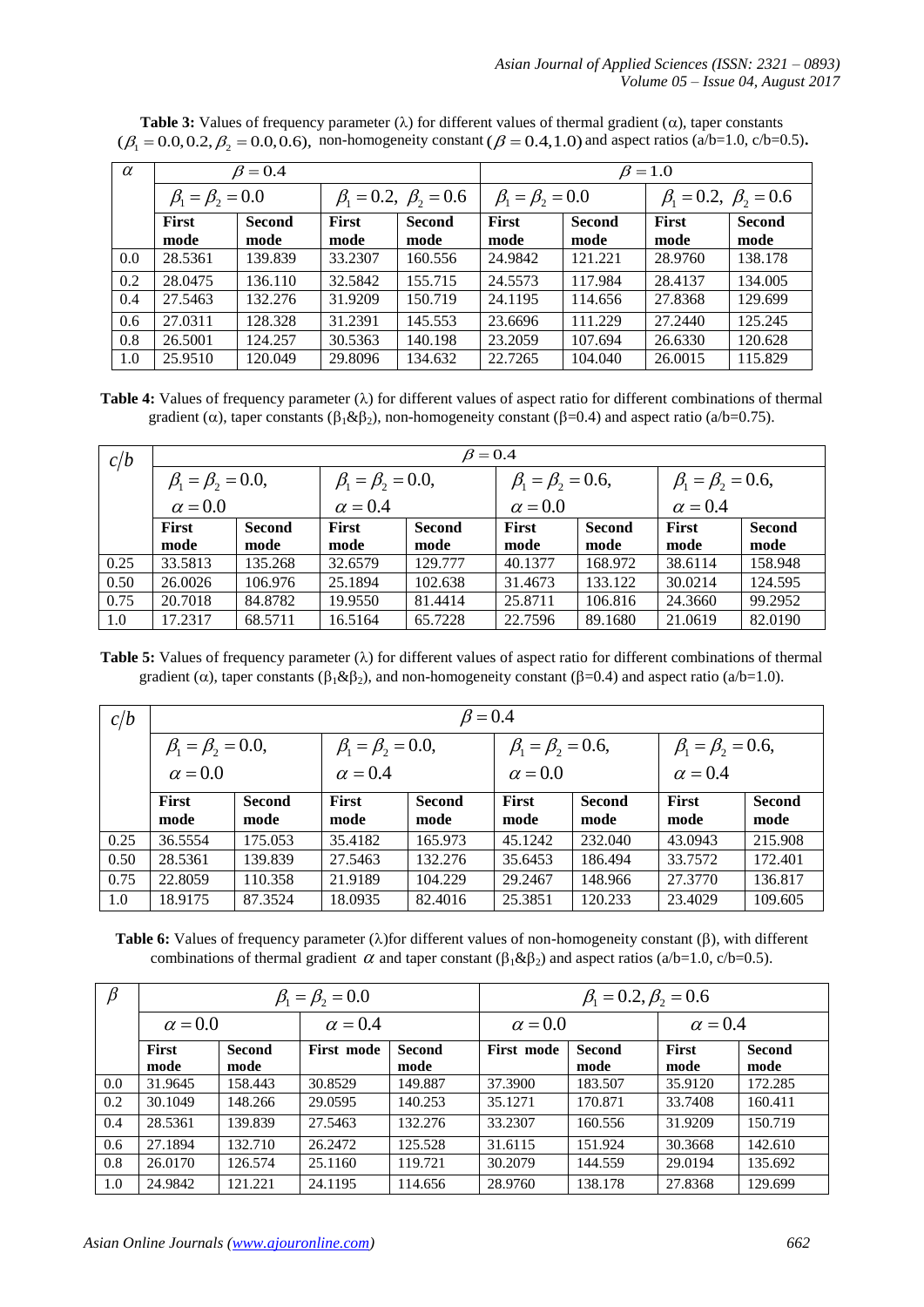

**Figure 2(a):** Variation of frequency parameter  $\lambda$  for different values of taper constant  $\beta_1$  for the first mode.



**Figure 2(b):** Variation of frequency parameter  $\lambda$  for different values of taper constant  $\beta_1$  for the second mode.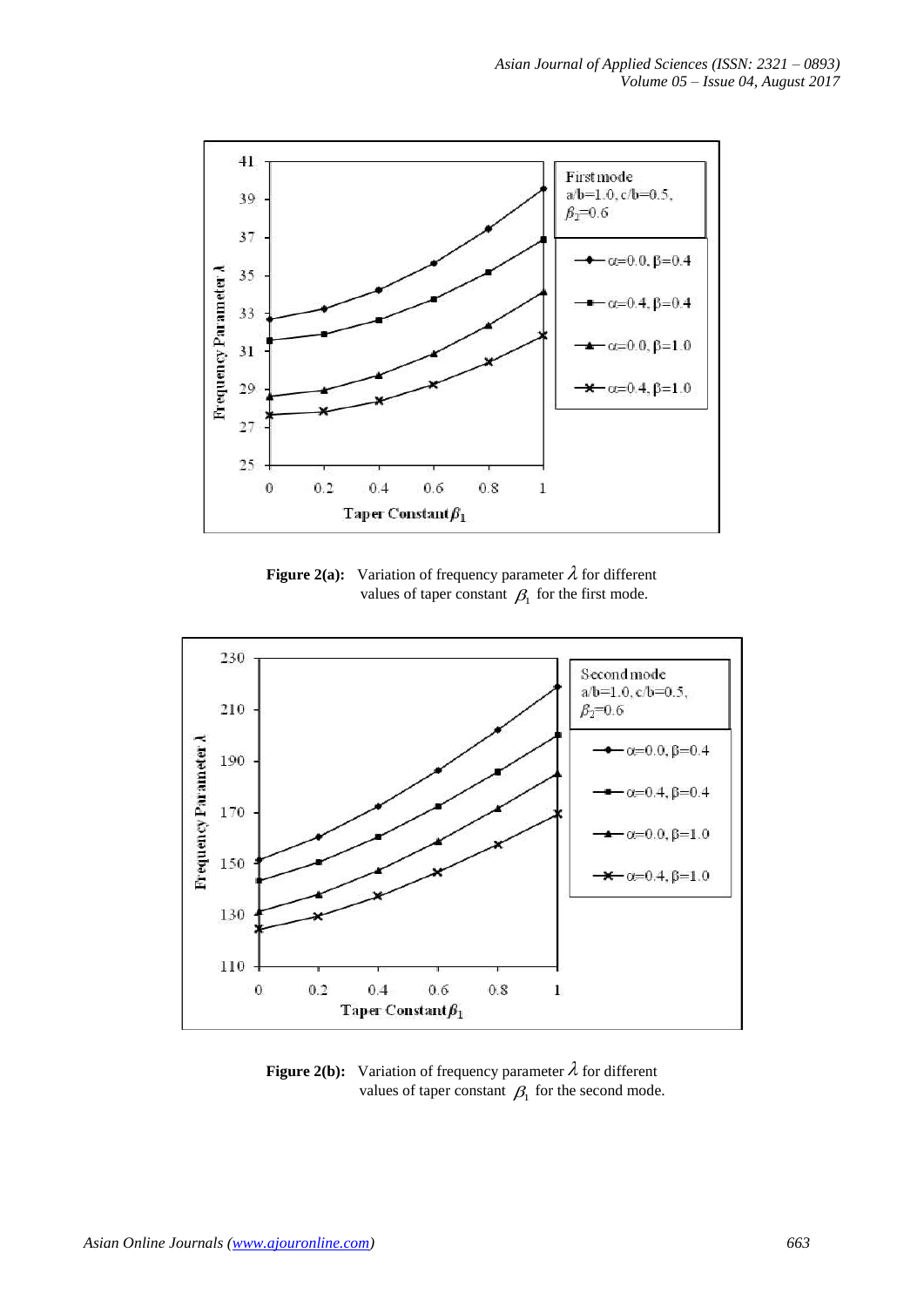

**Figure 3(a):** Variation of frequency parameter  $\lambda$  for different values of taper constant  $\beta_2$  for the first mode.



**Figure 3(b):** Variation of frequency parameter  $\lambda$  for different values of taper constant  $\beta_2$  for the second mode.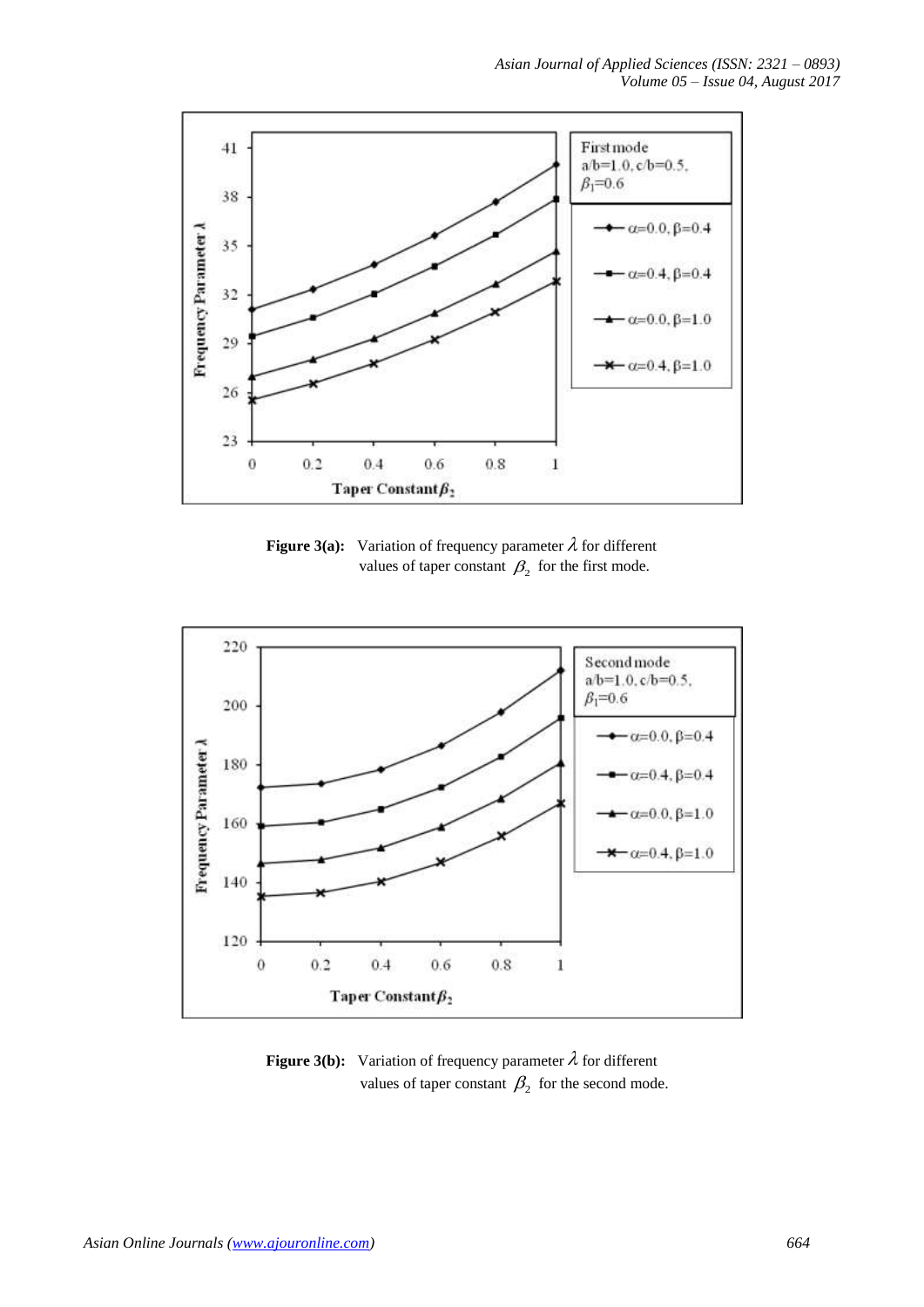

**Figure 4(a):** Variation of frequency parameter  $\lambda$  for different values of thermal gradient  $\alpha$  for the first mode.



**Figure 4(b):** Variation of frequency parameter  $\lambda$  for different values of thermal gradient  $\alpha$  for the second mode.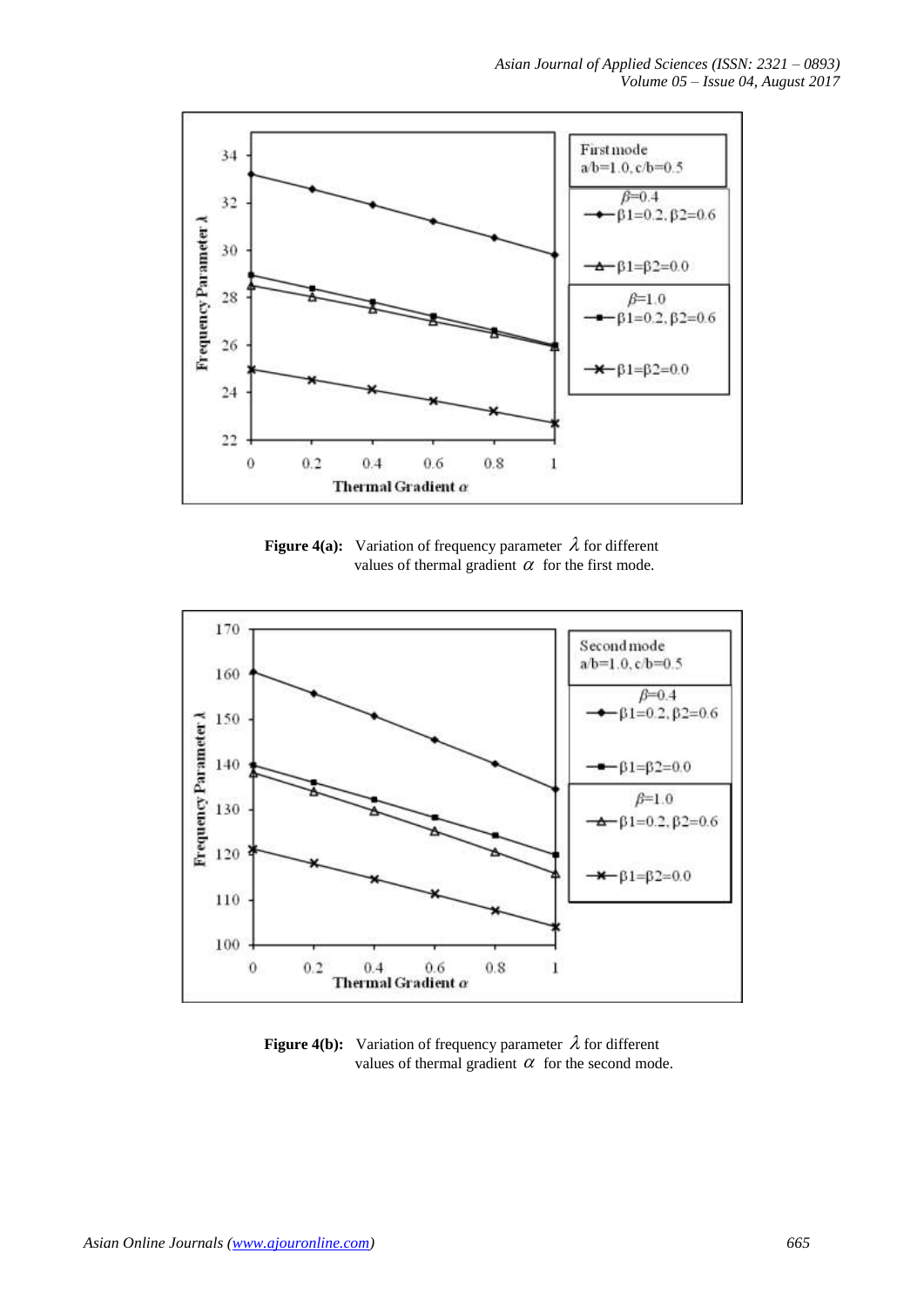

**Figure 5(a).** Variation of frequency parameter  $\lambda$  for different values of aspect ratio c/b for the first mode.



**Figure 5(b).** Variation of frequency parameter  $\lambda$  for different values of aspect ratio c/b for the second mode.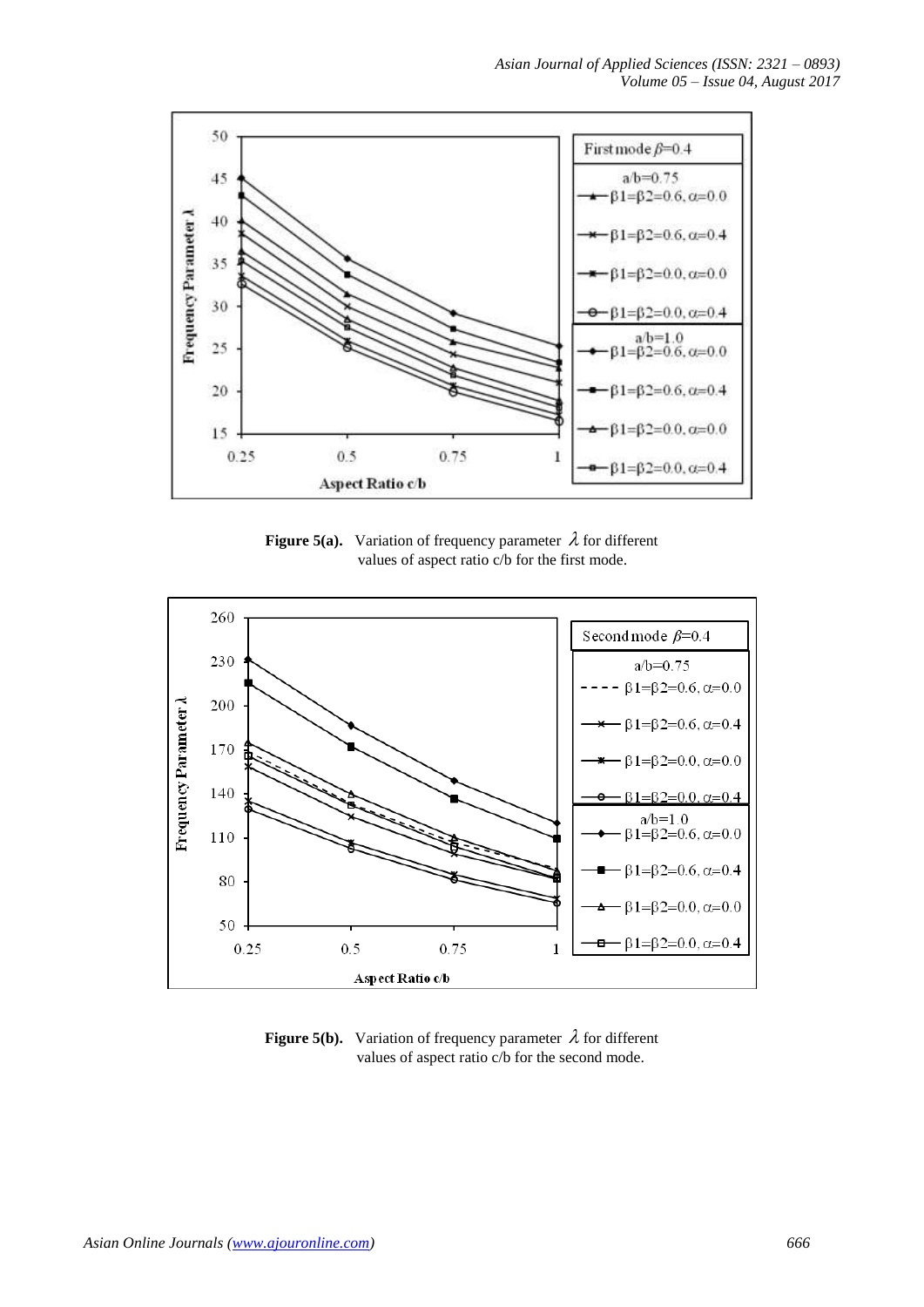

**Figure 6(a).** Variation of frequency parameter  $\lambda$  for different values of non-homogeneity constant  $\beta$  for the first mode.



**Figure 6(b):** Variation of frequency parameter  $\lambda$  for different values of non-homogeneity constant  $\beta$  for the second mode.